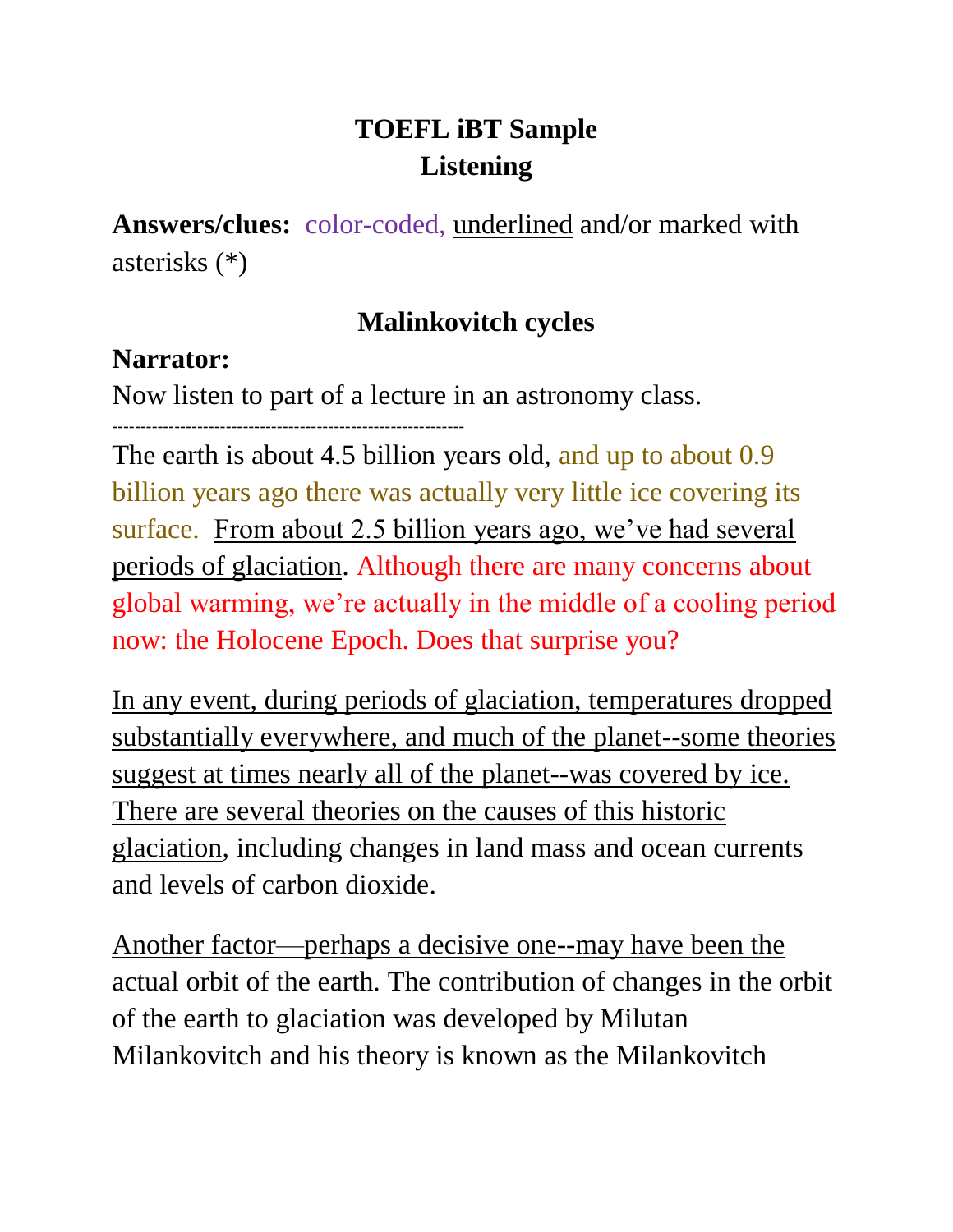# cycles. His theory asserts something called orbital forcing: changes in the orbit of the earth "forcing" changes in its climate.

Let me provide the backdrop of this theory by restating facts that most of you probably already know: the earth is not a perfect sphere; it's more of a somewhat egg-shaped body. You also know that the earth tilts on its axis. When a northern or southern earth hemisphere tilts toward the sun, it experiences warmer weather and when it tilts away, it experiences colder weather. That's why when it's summer in the United States, it's winter in Argentina. You may also know that the orbit of the earth is not a perfect circle, as is often depicted in diagrams. To sum up, then, the earth is not a perfect sphere spinning on a perfectly vertical axis traveling in a perfectly circular orbit around the sun. Milankovitch took these facts and showed how their interactions could change the climate of our planet.

Firstly, Milankovitch noted that the orbit of the earth around the sun is eccentric. That is, it is neither wholly circular nor wholly elliptical. The orbit actually changes over a period of thousands of years, from somewhat circular to somewhat elliptical--a type of "stretched circle." A more elliptical orbit will take it far from the sun at some points. When that happens, it receives less solar energy, or insolation. A more circular orbit will distribute insolation more broadly across the surface of the earth.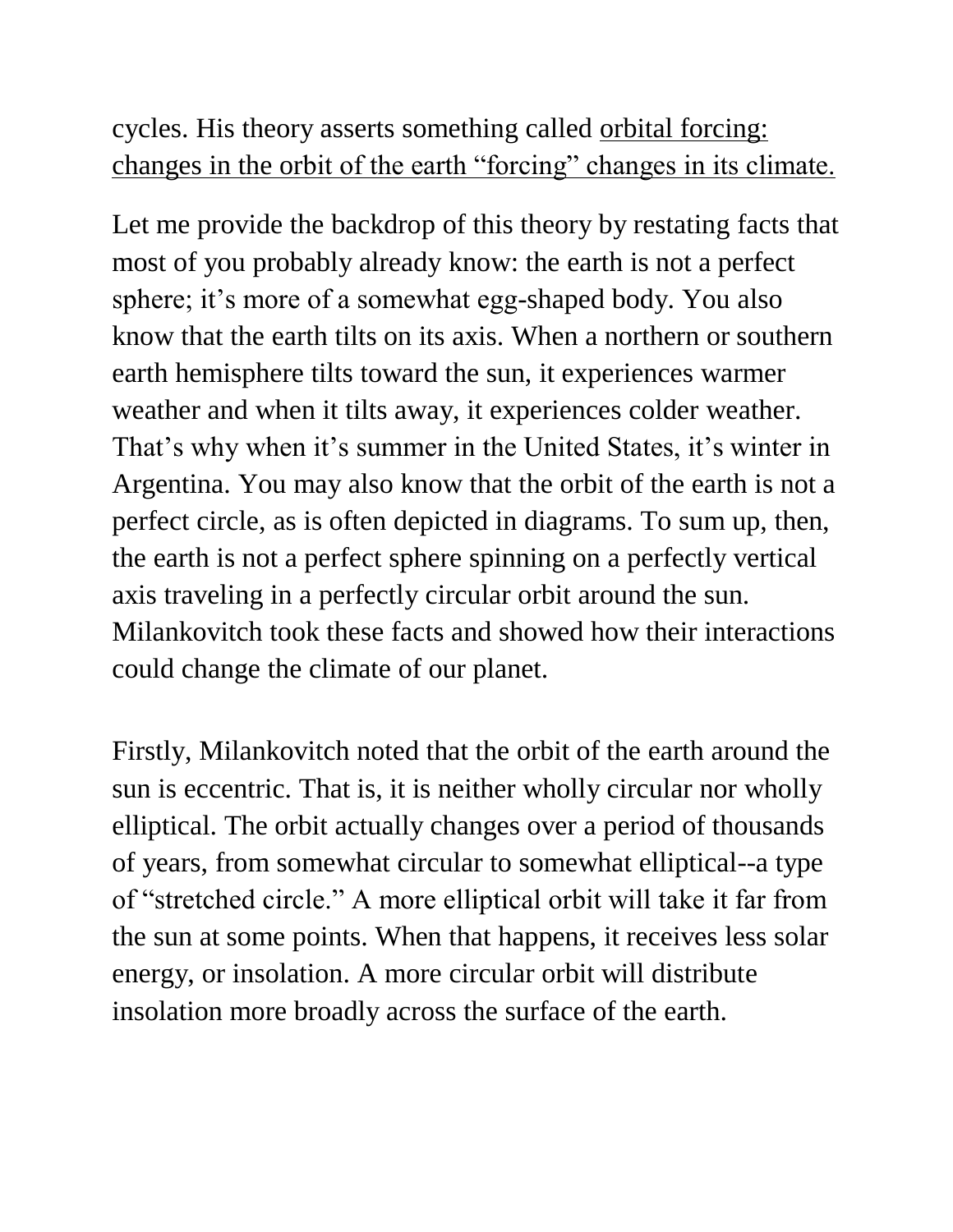The second element of his theory is precession, or "wobble." Have you ever seen a spinning top? After a few moments, it will stop spinning perfectly and start to wobble back and forth before falling. The rotation of earth has a similar wobble effect- although of course it will never "fall down."

The last element of this theory is axial tilt, how the hemispheres of the earth "lean toward" or "lean away from" the sun. As I just mentioned, this leaning or "tilt" is what gives each hemisphere its season. Well, the degree of this tilt can vary. To be more precise, it will be "much" tilted toward or away from the sun or "not much" titled. When its tilt is minimized, summers at the lower hemispheric latitudes are colder and less insolation reaches the higher latitudes. In practical terms, low axial tilt means that summers in places such as the southern American states and central China will be cooler.

When orbital eccentricity, axial tilt and precession reduce the amount of insolation the earth receives, glaciation may occur. The most critical factor will be how much insolation the lower hemispheric latitudes receive during their summers. If they don't receive much, the winter snow and ice may not melt. Instead, it may accumulate. It will also reflect insolation back into space instead of allowing the surface of the earth to absorb it. This reflection and retained precipitation creates a sort of cold weather feedback loop, eventually causing glaciation.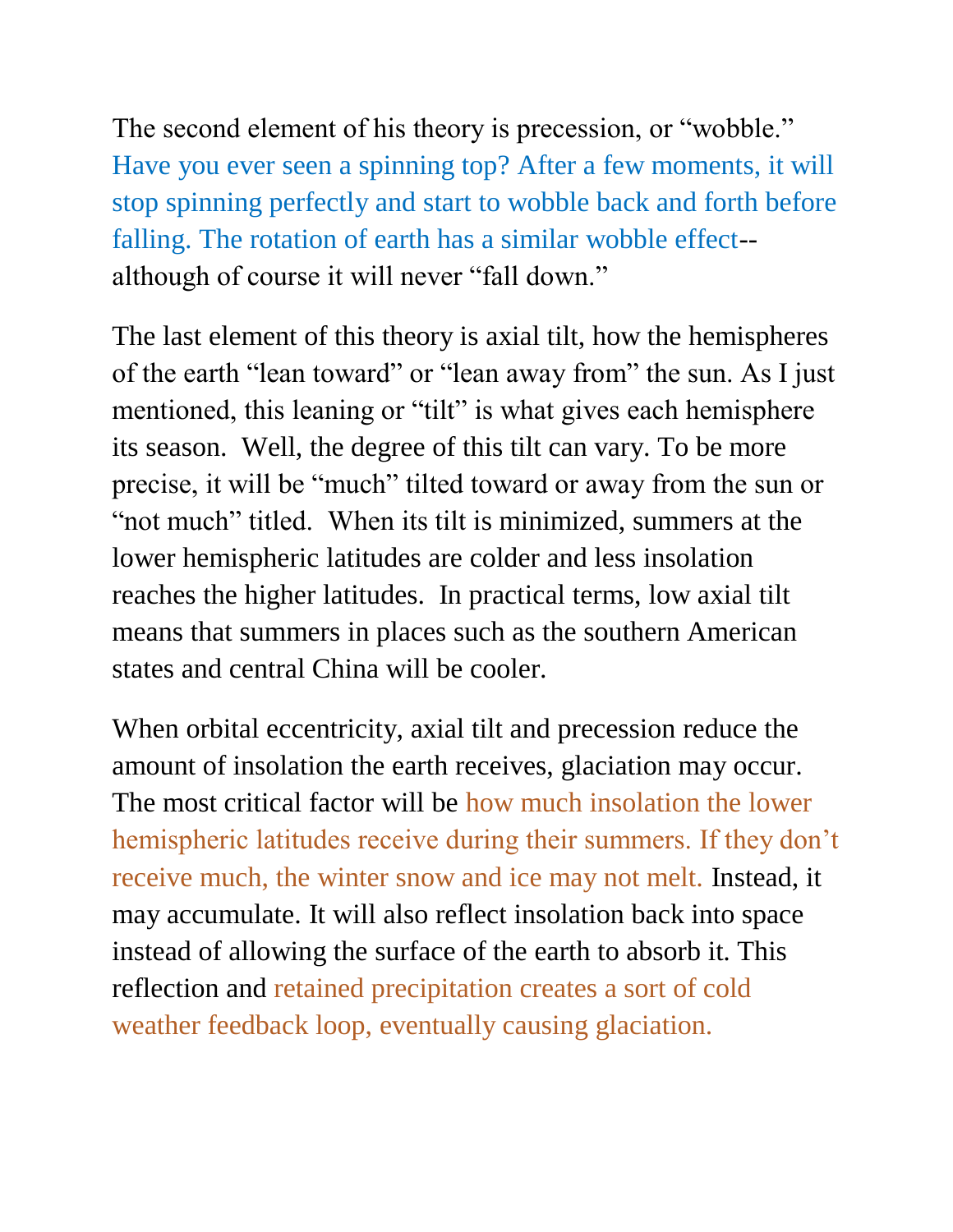Research has shown that over the last 800,000 years, the temperature of the earth has approximately varied with changes in orbital eccentricity, axial tilt and precession that the Milankovitch Cycle theory predicts. This research is not only based on mathematical models, but the study of ice cores, pieces of ice that are sometimes hundreds of thousands of years old. Likewise, coral reefs in some oceans show evidence of periodic glaciation approximating what the Milankovitch cycles theory would indicate.

# **23. What is the lecture mainly about?**

- (A) A model of climate change
- (B) A prediction of local weather
- (C) An analysis of seasonal change
- (D) An overview of the solar system

# **24. According to the professor, what was true of the earth 0.9 billion years ago?**

- (A) It gave off excessive heat.
- (B) It contained faster-flowing currents.
- (C) It had very little landmass change.
- (D) It had a minimal amount of ice.

# **25. According to the professor, what may start a cold weather feedback loop leading to glaciation?**

(A) Snow accumulation near the poles of the earth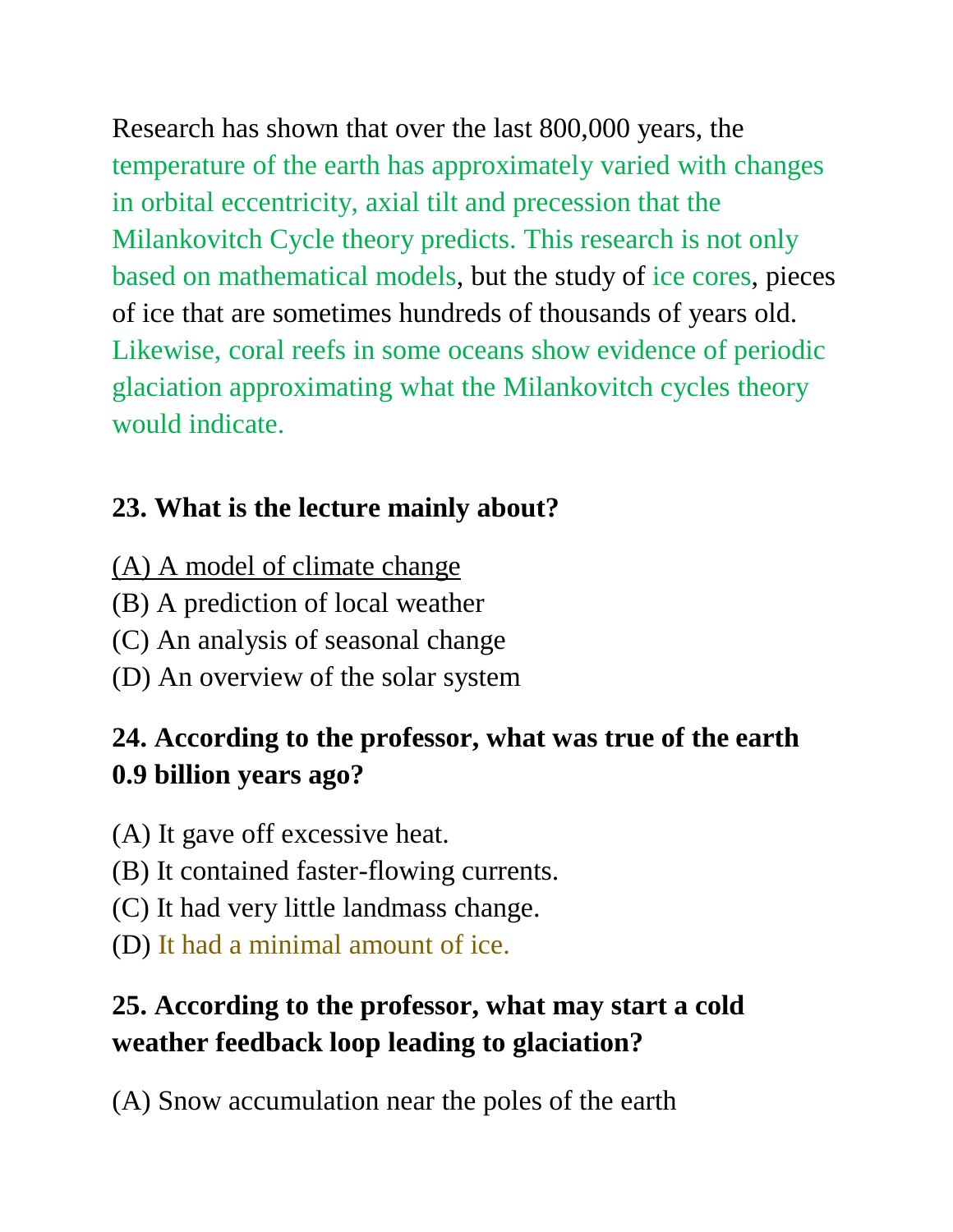- (B) The melting of snow in higher hemispheric latitudes
- (C) Persistence of precipitation in some areas of the globe
- (D) Excessive insolation across all parts of the world

## **26. Why does the professor mention spinning tops?**

- (A) To illustrate how some bodies may rotate
- (B) To show gravity may cause a wobble effect
- (C) To prove that the earth spins almost perfectly
- (D) To indicate the role of speed and force in an orbit

**27. The Milankovitch cycles theory states that some features of earth movement through space may lead to significant changes to the surface of the planet. What evidence does the professor mention to support this?** *Choose 3 answers*.

- <sup>o</sup> Studies of discovered ice cores
- <sup>o</sup> Verification through experiments
- <sup>o</sup> Increasing worldwide sea levels
- <sup>o</sup> Research on old coral reefs
- <sup>o</sup> Changes in planetary size over time
- <sup>o</sup> Data from sophisticated satellites

28. Listen to track  $(X)$ .

## **Narrator**

**Listen again to part of the lecture. Then answer the question. Professor**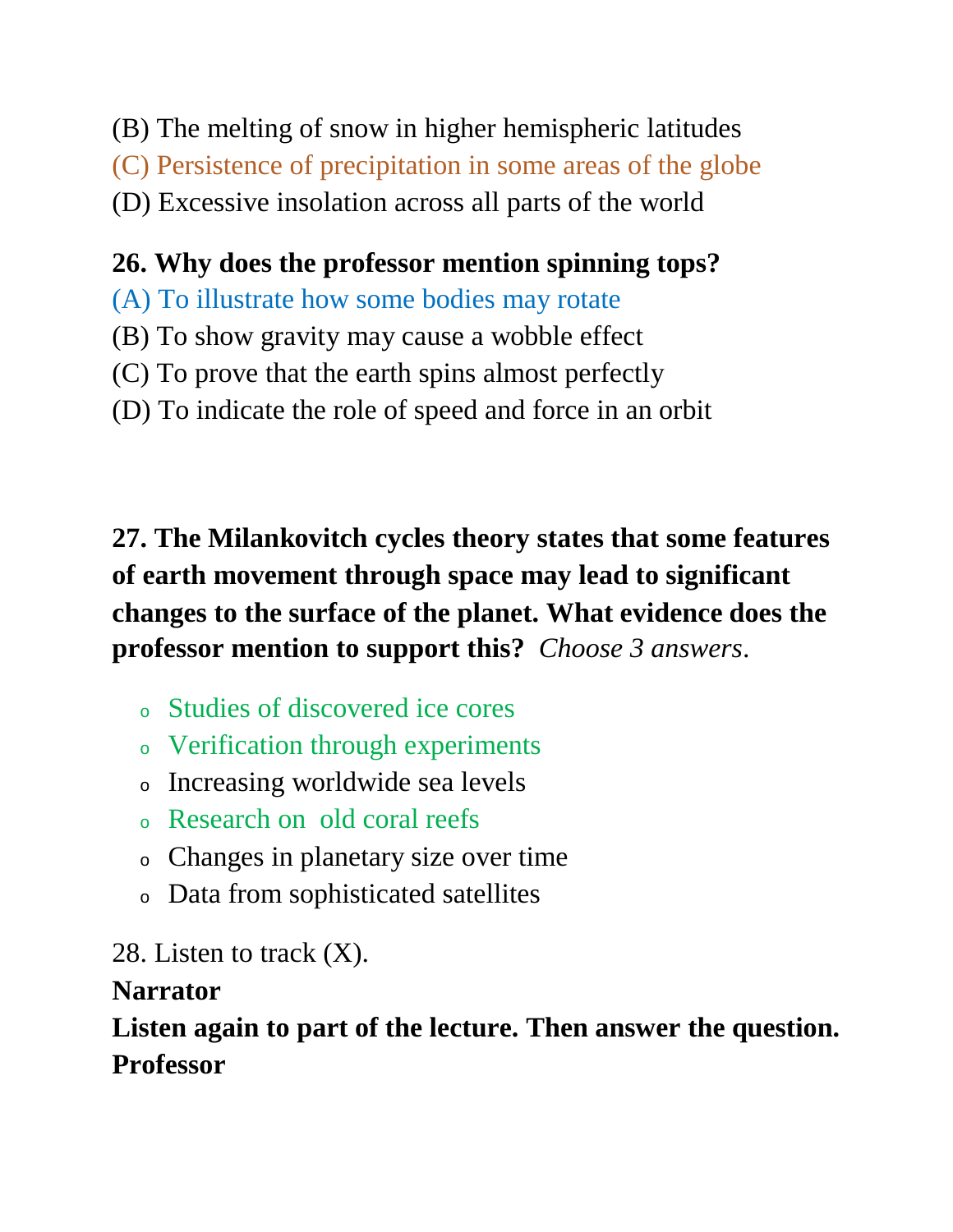Although there are many concerns about global warming, we're actually in the middle of a cooling period now: the Holocene Epoch. Does that surprise you?

Why does the professor say this:

### **Does that surprise you?**

- (A) Several problems are resolved.
- (B) New analysis is somewhat unclear.
- (C) A current assumption is contradicted.
- (D) A widely-held belief is clearly promoted.

### **Select Sources**

Up to 0.9 billion years ago the Earth was apparently mostly ice-free, despite low solar luminosity, although there is some evidence for a first glaciation approximately 2.5 billion years ago.

Cold winters, northern latittudes, feedback on cold earth

Evidence supporting Milankovitch's theory of the precise timing of the ice ages first came from a series of fossil coral reefs that formed on a shallow ocean bench in the South Pacific during warm interglacial periods. As the ice ages came, more and more water froze into polar ice caps and the ocean levels dropped, leaving the reef exposed. When the ice melted, the ocean rose and warmed, and another reef formed. At the same time, the peninsula on which the reefs formed was steadily being pushed up by the motion of the Earth's shifting tectonic plates. Today, the reefs form a visible series of steps along the shore of Papua New Guinea. The reefs, the age of which was well-defined because of the decaying uranium in the coral, measured out the millennia between ice ages. They also defined the maximum length of each ice age. The intervals fell exactly where Milankovitch said they would.

**[Explaining Rapid Climate Change](http://earthobservatory.nasa.gov/Features/Paleoclimatology_Evidence/paleoclimatology_evidence_2.php)**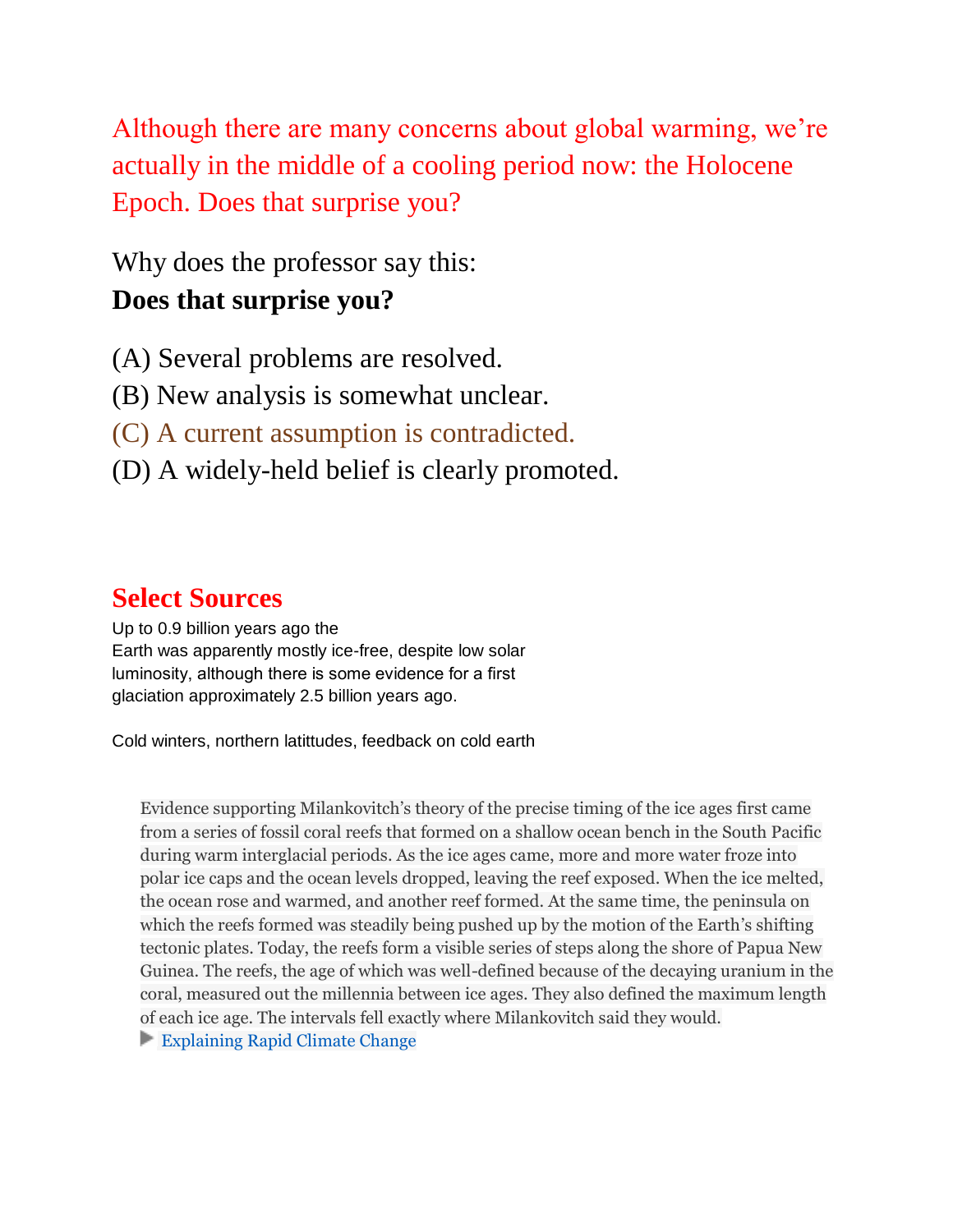#### **[http://earthobservatory.nasa.gov/Features/Paleoclimatology\\_Evidence/](http://earthobservatory.nasa.gov/Features/Paleoclimatology_Evidence/)**

**Do ice ages come and go slowly or rapidly?** Records show that ice ages typically develop slowly, whereas they end more abruptly. Glacials and interglacials within an ice age display this same trend.

#### **he Formation of Glacial Ice**

Glaciers can only form at latitudes or elevations above the *snowline*, which is the elevation above which snow can form and remain present year round. The snowline, at present, lies at sea level in polar latitudes and rises up to 6000 m in tropical areas. Glaciers form in these areas if the snow becomes compacted, forcing out the air between the snowflakes. As compaction occurs, the weight of the overlying snow causes the snow to recrystallize and increase its grainsize, until it increases its density and becomes a solid block of ice.

<http://culter.colorado.edu/~saelias/glacier.html>

One significant trigger in initiating ice ages is the changing positions of Earth's ever-moving continents, which affect ocean and atmospheric circulation patterns. When plate-tectonic movement causes continents to be arranged such that warm water flow from the equator to the poles is blocked or reduced, ice sheets may arise and set another ice age in motion. Today's ice age most likely began when the land bridge between North and South America (Isthmus of Panama) formed and ended the exchange of tropical water between the Atlantic and Pacific Oceans, significantly altering ocean currents.

Glacials and interglacials occur in fairly regular repeated cycles. The timing is governed to a large degree by predictable cyclic changes in Earth's orbit, which affect the amount of sunlight reaching different parts of Earth's surface. The three orbital variations are: (1) changes in Earth's orbit around the Sun (eccentricity), (2) shifts in the tilt of Earth's axis (obliquity), and (3) the wobbling motion of Earth's axis (precession).

**How do we know about past ice ages?** Scientists have reconstructed past ice ages by piecing together information derived from studying ice cores, deep sea sediments, fossils, and landforms.

[http://jrscience.wcp.muohio.edu/studentresearch/climate\\_projects\\_04/glacial\\_cycles/web/data.ht](http://jrscience.wcp.muohio.edu/studentresearch/climate_projects_04/glacial_cycles/web/data.html) [ml](http://jrscience.wcp.muohio.edu/studentresearch/climate_projects_04/glacial_cycles/web/data.html)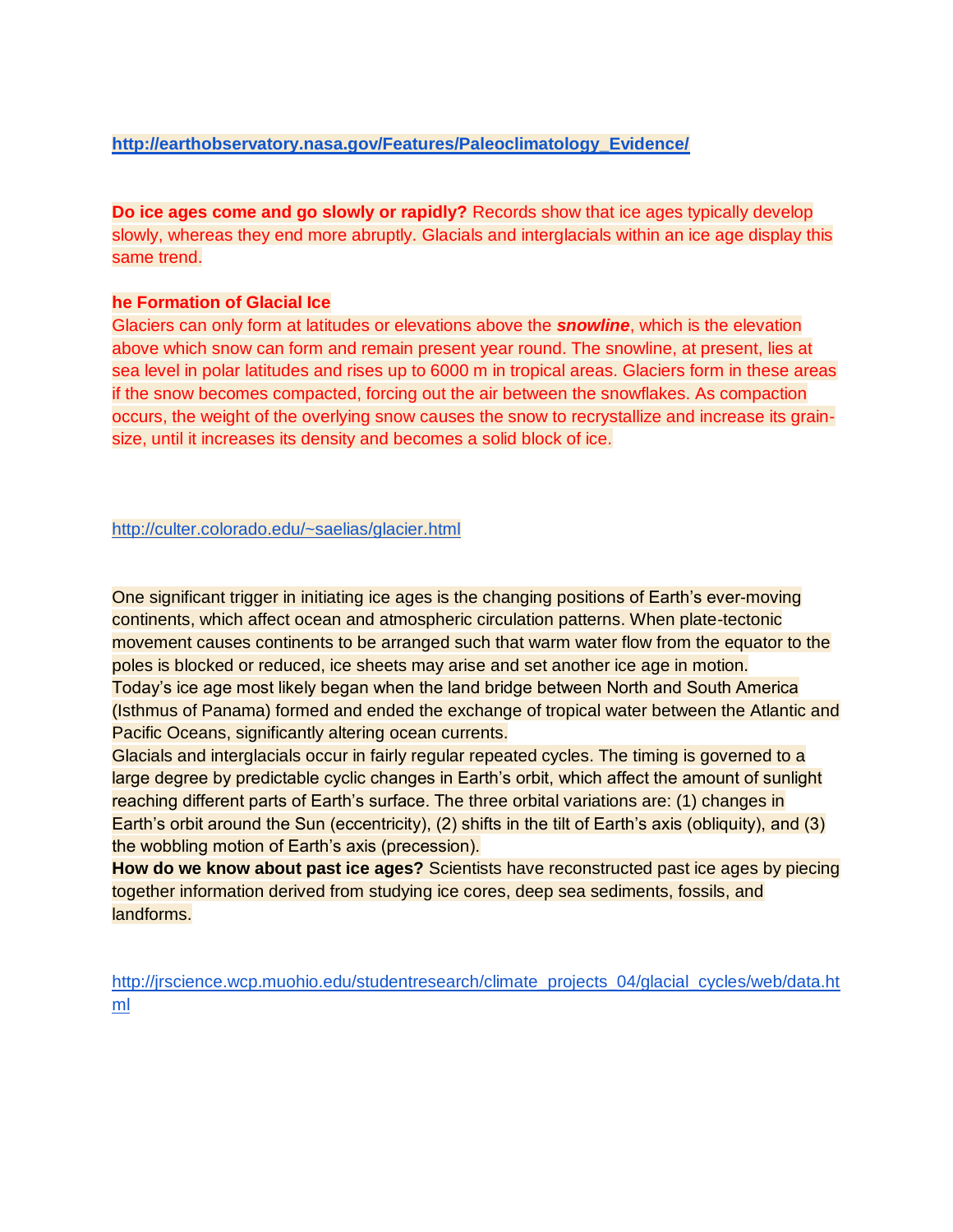

So: it looks as if in the last 800,000 years, variations in the Earth's temperature occur at periods that most closely match those of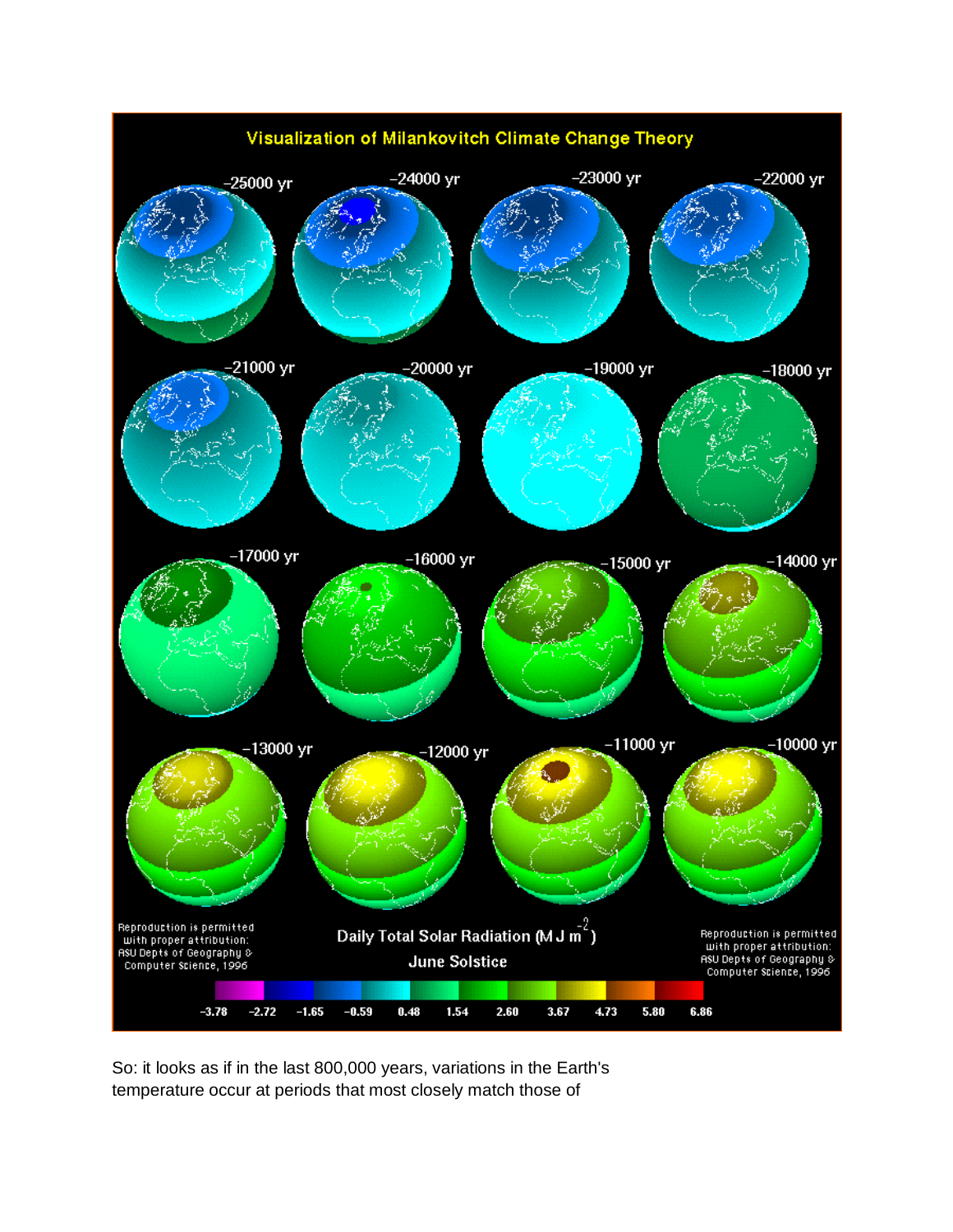obliquity (41 kiloyear) and eccentricity (100 kiloyear) cycles. Variations in insolation are strongly a ected by the more rapid precession cycles, with period 20 kiloyears. But this high-frequency signal is not so strongly visible in the Earth's temperature variations. All this agrees with the conventional wisdom. But there are alternative theories...So: it looks as if in the last 800,000 years, variations in the Earth's temperature occur at periods that most closely match those of obliquity (41 kiloyear) and eccentricity (100 kiloyear) cycles. Variations in insolation are strongly a ected by the more rapid precession cycles, with period 20 kiloyears. But this high-frequency signal is not so strongly visible in the Earth's temperature variations.

The Earth has been cooling for at least 15 million years, with glaciers in the Northern Hemisphere for at least 5 million years. Irregular climate cycles have been getting stronger during this time, becoming fulledged glacial cycles roughly 2.5 million years ago. These cycles lasted roughly 40,000 years at rst, and more recently about 100,000 years.

Precession and changes in obliquity do not a ect the yearly total sunshine hitting the Earth. Changes in eccentricity do a ect it, but only a small amount: just 0.167%. However, these changes dramatically a ect the amount of sunshine hitting the Earth at a given time of year at a given latitude. On the summer solstice at 65 N, averaged over the whole day, the insolation can vary between 440 and 560 watts per square meter!

<http://math.ucr.edu/home/baez/glacial/glacial.pdf>

[http://www.museum.state.il.us/exhibits/ice\\_ages/why\\_glaciations1.html](http://www.museum.state.il.us/exhibits/ice_ages/why_glaciations1.html)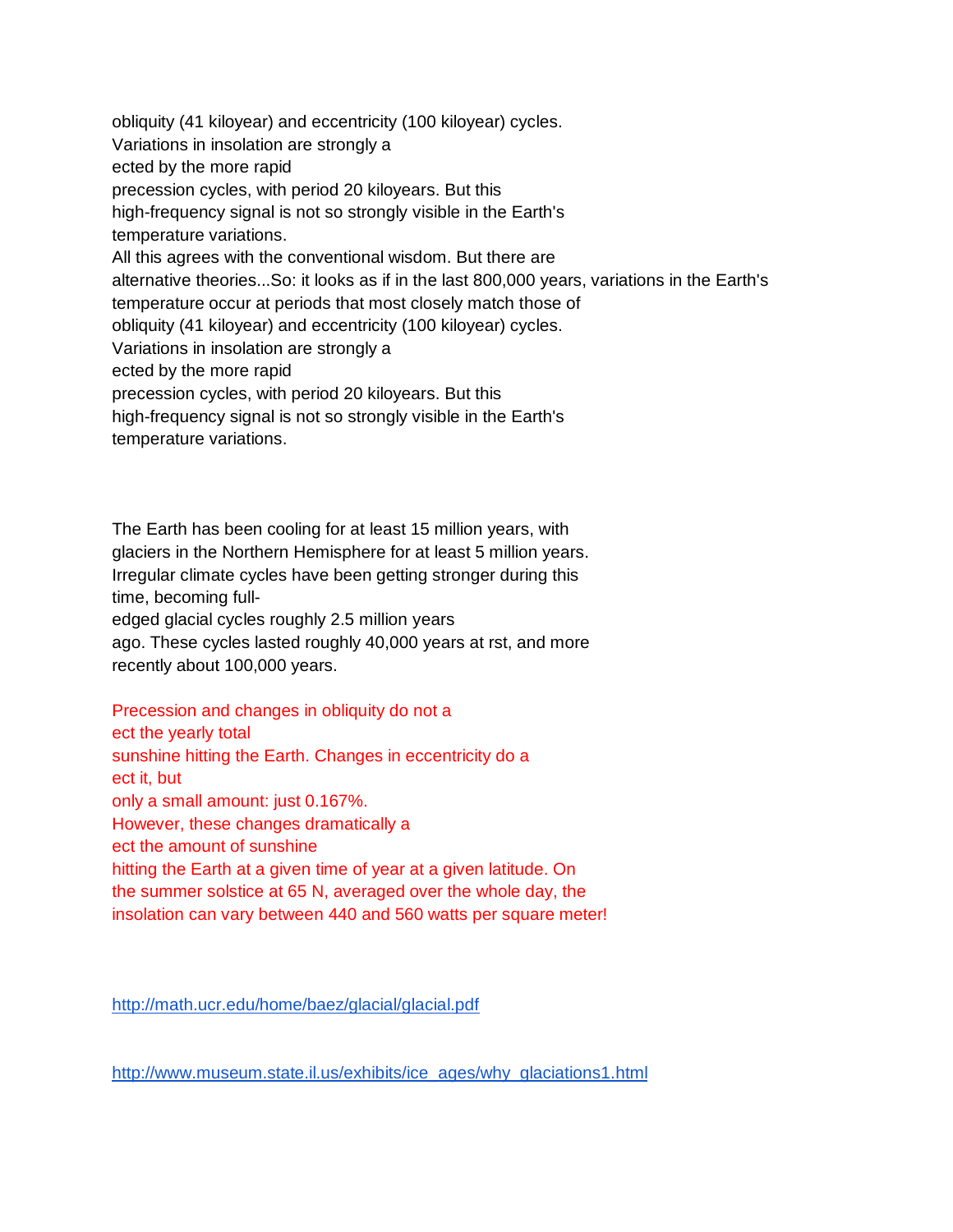### **GEOMETRY OF OCEAN BASINS**

Another theory explaining these changes in climate involves the opening and closing of gateways for the flow of ocean currents. This theory suggests that the redistribution of heat on the planet by changing ocean circulation can isolate polar regions, cause the growth of ice sheets and sea ice, and increase temperature differences between the equator and the poles.

Ocean modeling experiments suggest that the ocean could not have carried enough heat to the poles to maintain the early warm climates. But atmospheric climate modeling experiments show that even if the ocean did transport enough heat up to the coast of Antarctica to maintain sea surface temperatures at 10 to 15 degrees Celsius, the interior conditions would still be much colder—and this is contrary to the geologic record. It is possible, however, that changes in heat transport caused by variations in ocean gateways may have played a significant role in cooling trends over the last 60 million years, and, in particular, may help explain some of the relatively sudden cooling events.

### **POSSIBLE EXPLANATIONS FOR THE PAST 60 MILLION YEARS OF COOLING**

Climate change on ultra-long time scales (tens of millions of years) are more than likely connected to plate tectonics. Plate motions lead to cycles of ocean basin growth and destruction, known as Wilson cycles, involving continental rifting, seafloor-spreading, subduction, and collision. Several explanations of the latest cooling trend that involve a climate-tectonic connection are summarized below.

### *We are still in the midst of the third major cooling period that began around 3 million years ago.*

Although the exact causes for ice ages, and the glacial cycles within them, have not been proven, they are most likely the result of a complicated dynamic interaction between such things as solar output, distance of the Earth from the sun, position and height of the continents, ocean circulation, and the composition of the atmosphere.

Ever since the Pre-Cambrian (600 million years ago), ice ages have occurred at widely spaced intervals of geologic time—approximately 200 million years—lasting for millions, or even tens of millions of years. For the Cenozoic period, which began about 70 million years ago and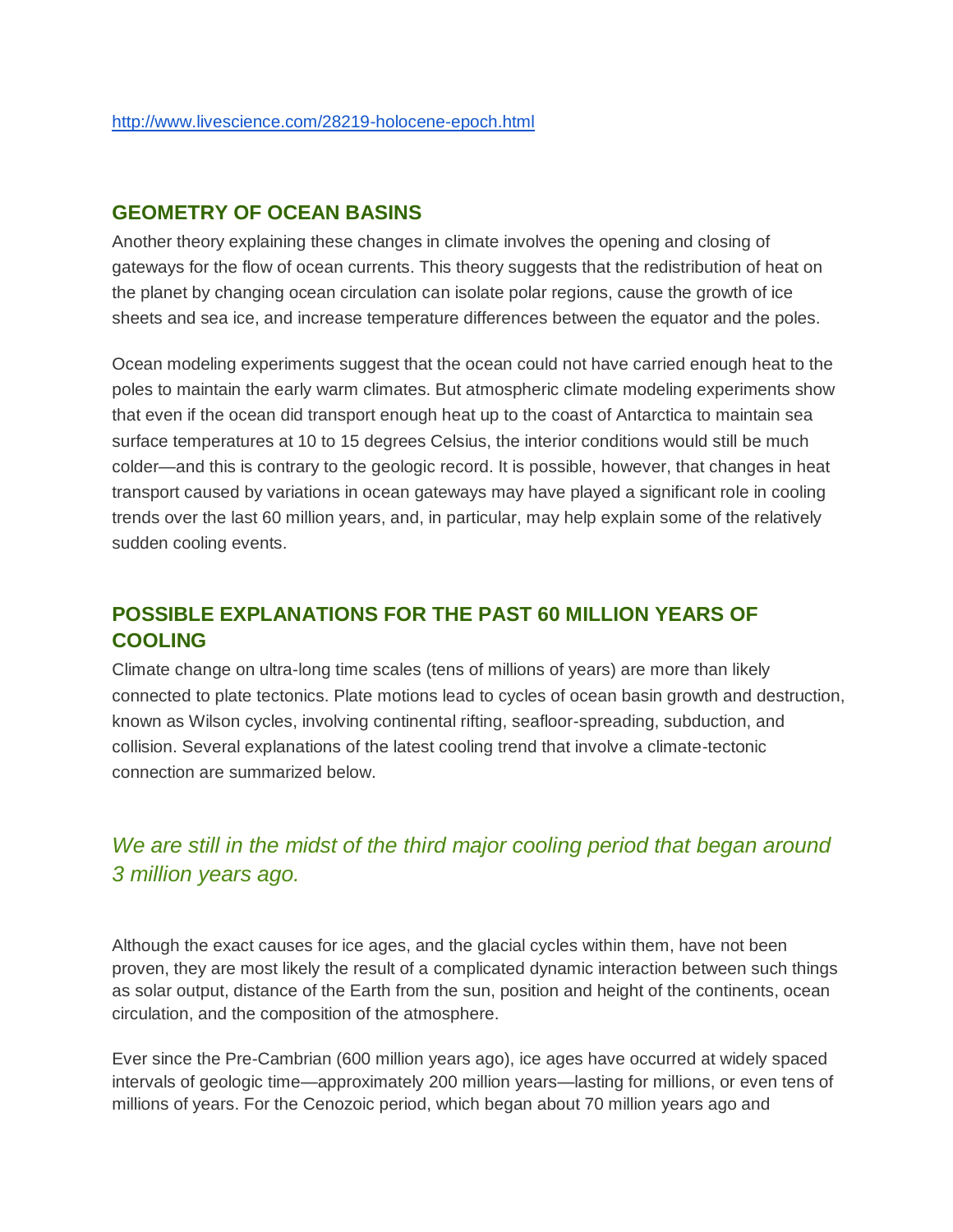continues today, evidence derived from marine sediments provide a detailed, and fairly continuous, record for climate change. This record indicates decreasing deep-water temperature, along with the build-up of continental ice sheets. Much of this deep-water cooling occurred in three major steps about 36, 15 and 3 million years ago—the most recent of which continues today.

### **ATMOSPHERIC CARBON DIOXIDE**

Changes in the concentration of carbon dioxide in the atmosphere are a strong candidate to explain the overall pattern of climatic change. Carbon dioxide influences the mean global temperature through the [greenhouse effect.](http://www.pbs.org/wgbh/nova/ice/greenhouse.html) The globally averaged surface temperature for the Earth is approximately 15 degrees Celsius, and this is due largely to the greenhouse effect. Solar radiation entering earth's atmosphere is predominantly short wave, while heat radiated from the Earth's surface is long wave. Water vapor, carbon dioxide, methane, and other trace gases in the Earth's atmosphere absorb this long wave radiation. Because the Earth does not allow this long wave radiation to leave, the solar energy is trapped and the net effect is to warm the Earth. If not for the presence of an atmosphere, the surface temperature on earth would be well below the freezing point of water.

<http://www.pbs.org/wgbh/nova/earth/cause-ice-age.html>

<http://www.skepticalscience.com/Milankovitch.html>

#### <http://www.tulane.edu/~sanelson/geol111/glaciers.htm>

<https://www.ncdc.noaa.gov/paleo/milankovitch.html>

an be argued that lower obliquity favors ice ages for two reasons: the reduction in overall summer insolation and the additional reduction in mean insolation at high latitude.

A glacier is a permanent (on a human time scale, because nothing on the Earth is really permanent) body of ice, consisting largely of recrystallized snow, that shows evidence of downslope or outward movement due to the pull of gravity.

### **Glacial Ages**

The term "ice age" typically invokes images of a frozen world, covered in snow and ice, in a time when woolly mammoths and sabre-toothed tigers roamed the Earth. However, scientists use the term ice age or **glacial age** to describe any geological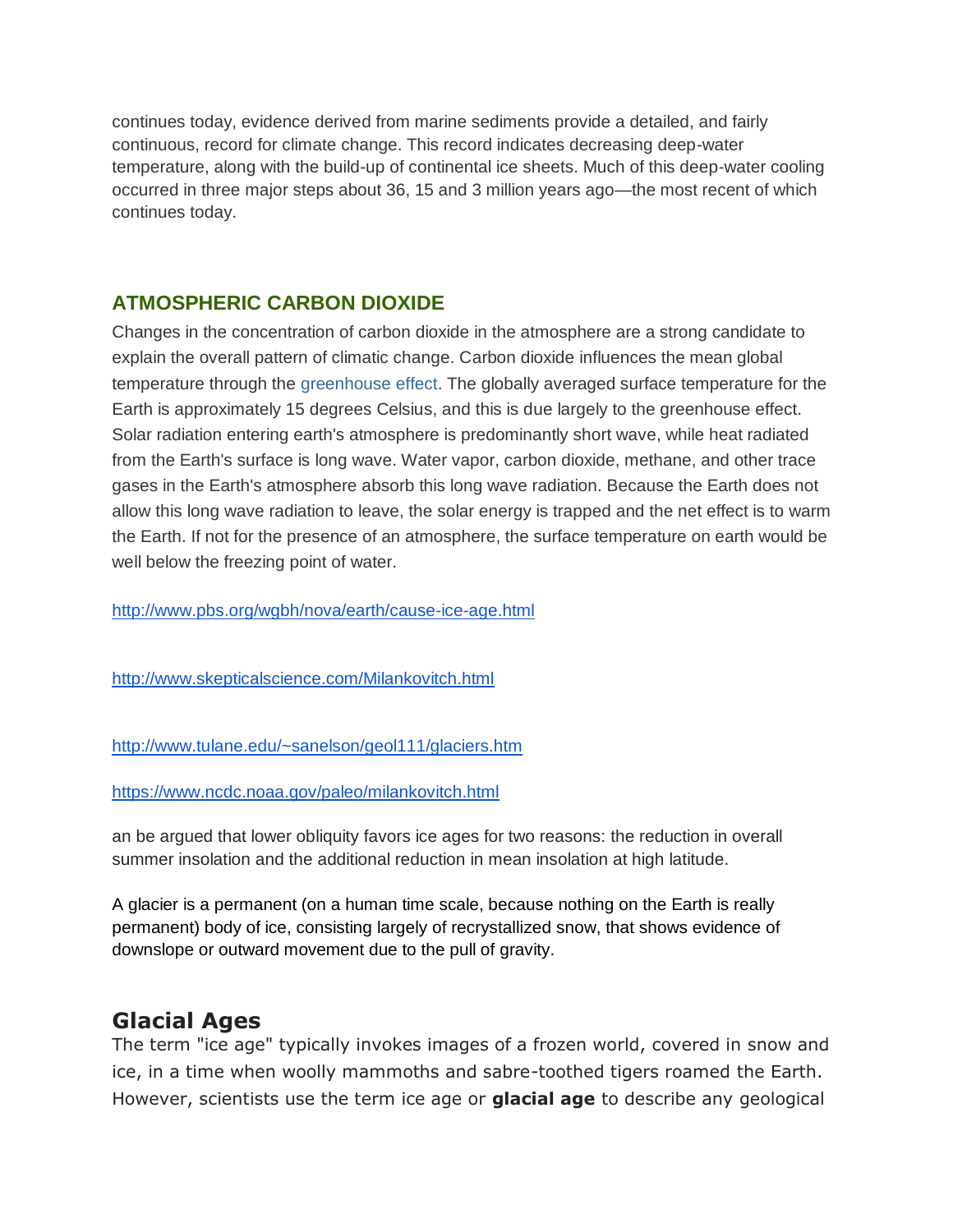period in which long-term cooling takes place and ice sheets and glaciers exist. That means we are currently in the midst of an ice age right now! More specifically, we are in an **interglacial** (warm period) within a glacial age. Cold periods within a glacial age are called **glacials** or**glaciations**, and are characterized by cooler temperatures and advancing glaciers.

#### <http://serc.carleton.edu/eslabs/cryosphere/4a.html>

### **Milankovitch Cycles**

We know that Earth's climate has been highly variable over time, but what processes are behind these climatic swings?

Serbian astrophysicist Milutin Milankovitch is credited for developing one of the most significant theories relating changes in Earth's orbit to long-term changes in climate, including ice ages. Milankovitch's theory is based on cyclical variations in three aspects of Earth's orbit that result in changes to the seasonality and location of solar radiation reaching Earth:

### 1. **Changes in the obliquity (tilt) of Earth's axis**

2. Earth is slightly tilted—that's why we have seasons. As Earth orbits the sun, one hemisphere will be tilted toward the sun for a period of time (summer) and tilted away from the sun six months later (winter). Today, Earth's rotational axis is tilted at about 23.5 degrees from vertical. However, this tilt oscillates between 22.1 and 24.5 degrees on a 41,000 year cycle. Variations in the obliquity (tilt) of Earth's rotational axis result in changes in the severity of seasonal changes. When the tilt is larger, the extremes between summer and winter temperatures are greatest. When the tilt is smaller, the average temperature difference between winter and summer is less drastic. It is believed that it's actually these periods of smaller tilt that promote the growth of ice sheets. When Earth's axis is less tilted, winters are relatively warmer and summers are relatively cooler. This means that there is more moisture in the air in winter and therefore more snowfall. It also means that there is less summer melting, so more of the winter snow accumulation will last through the warmer months.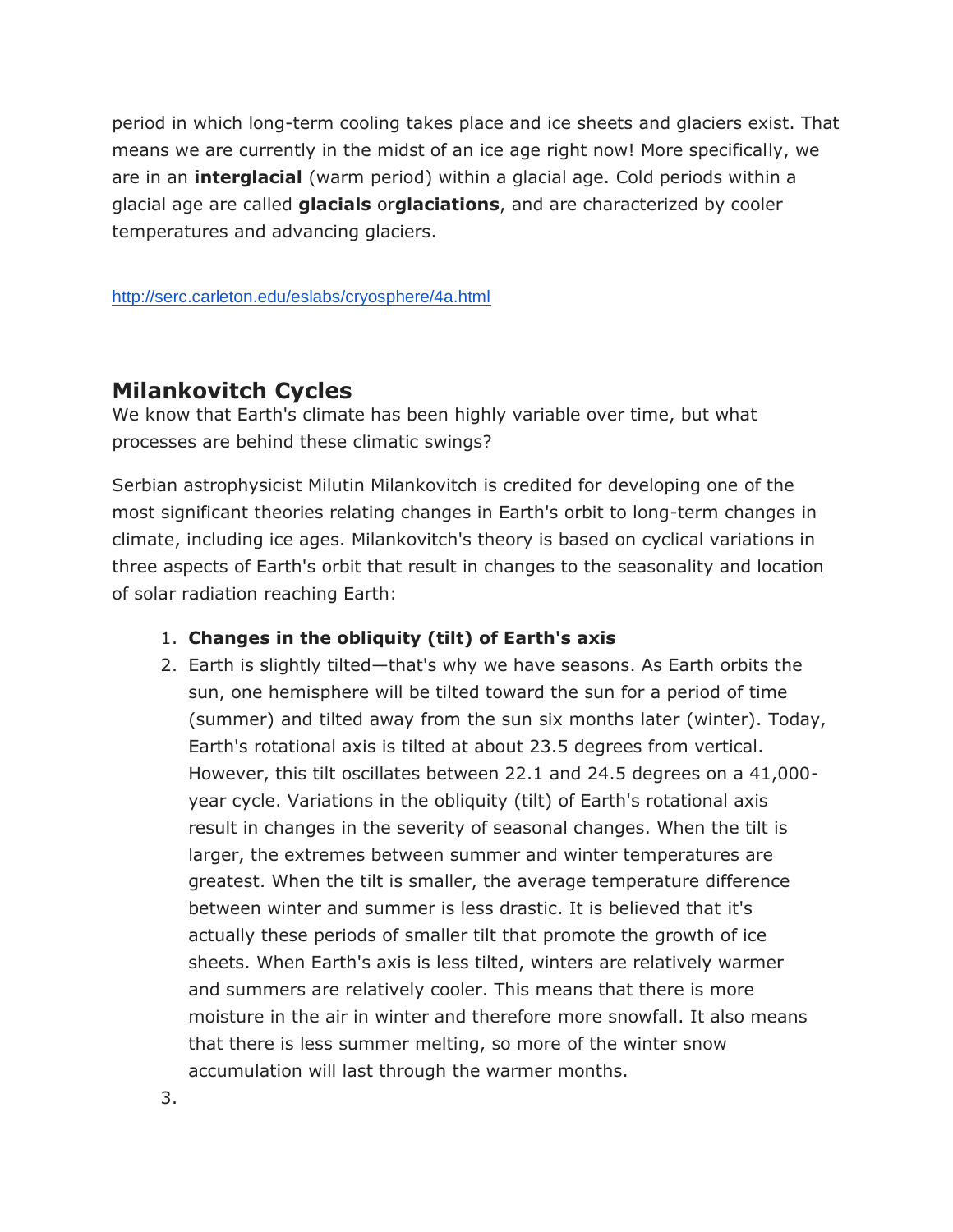### 4. **Variations in the shape of Earth's orbit (eccentricity)**

- 5. The gravitational pull of other planets orbiting the sun causes the shape of Earth's orbit to be elliptical rather than perfectly circular. Eccentricity (e), which ranges from 0 to 1, is a measure of how much an ellipse deviates from a perfect circle (how flattened the circle is). An orbit with an eccentricity of 0 is perfectly circular, and an orbit with an eccentricity of 1.0 is a parabola (no longer a closed orbit). The shape of Earth's orbit ranges from nearly circular ( $e = 0.005$ ) to slightly elliptical ( $e = 0.058$ ) and back again about every 100,000-400,000 years. Changes in eccentricity are important to determining periods of glaciation because they determine the distance between the Earth and sun, and therefore how much radiation is received at the Earth's surface during different seasons. When the orbit is nearly circular, the distance between the Earth and sun (and therefore the amount of solar energy reaching Earth) remains relatively constant throughout the year. However, when the orbit is more elliptical, the distance between the Earth and sun (and the amount of energy reaching Earth) fluctuates between seasons, resulting in slightly warmer or cooler temperatures. Today, Earth's orbit has an eccentricity of 0.017.
- 6.

### 7. **Changes in Earth's "Wobble" (Precession)**

8. Earth's axis of rotation behaves like a spinning top that is slowing down, wobbling in a circle over time. Earth's axis wobbles between pointing at Polaris (what we now call the North Star) and pointing at the star Vega (which would then be considered to be the North Star). Every year, this wobble causes Earth to travel slightly farther than one full orbit each year. This means that on today's date next year, Earth will be a little bit further in its orbit than it is right now. This is called precession. Earth's axis completes a full cycle of precession approximately once every 26,000 years. Because Earth's orbit isn't perfectly circular, the distance between the Earth and sun (and the average temperature) will be slightly different each year on the same date. Precession can cause significant changes in climate due to greater contrast in seasons. For example, when Earth's axis is pointed at Vega, the winter solstice in the northern hemisphere coincides with Earth being at its farthest distance from the sun (aphelion), and the summer solstice coincides with Earth being at its closest distance from the sun (perihelion). Just like with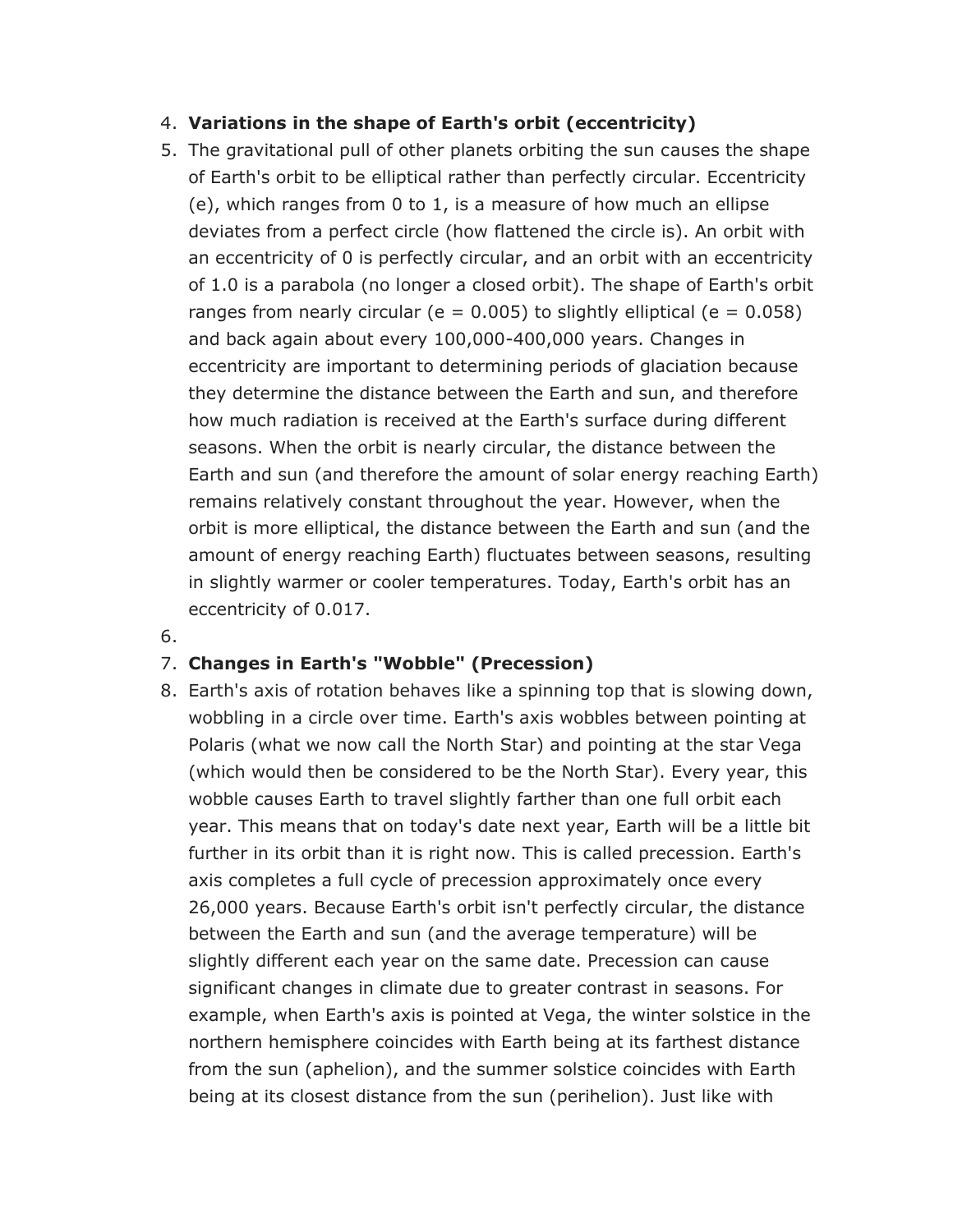variations in obliquity and eccentricity, the more drastic seasons brought on by precession will impact glaciation.

9.

As the [Earth](http://en.wikipedia.org/wiki/Earth) spins around its axis and orbits around the [Sun,](http://en.wikipedia.org/wiki/Sun) several quasi-periodic variations occur due to [gravitational interactions.](http://en.wikipedia.org/wiki/Perturbation_(astronomy)) Although the curves have a large number of sinusoidal components, a few components are dominant.<sup>[\[2\]](http://en.wikipedia.org/wiki/Milankovitch_cycles#cite_note-2)</sup> Milankovitch studied changes in the orbital [eccentricity,](http://en.wikipedia.org/wiki/Orbital_eccentricity) [obliquity,](http://en.wikipedia.org/wiki/Obliquity) and [precession](http://en.wikipedia.org/wiki/Precession_(astronomy)) of Earth's movements. Such changes in movement and orientation alter the amount and location of solar radiation reaching the Earth. This is known as *solar forcing* (an example of [radiative forcing\)](http://en.wikipedia.org/wiki/Radiative_forcing). Changes near the north polar area, about 65 degrees North, are considered important due to the great amount of land. Land masses respond to temperature change more quickly than oceans, which have a higher effective [heat capacity,](http://en.wikipedia.org/wiki/Heat_capacity) because of the mixing of surface and deep water and the fact that the [specific heat](http://en.wikipedia.org/wiki/Specific_heat) of solids is generally lower than that of water.

If the Earth were the only planet orbiting our Sun, the eccentricity of its orbit would not perceptibly vary even over a period of a million years. The Earth's eccentricity varies primarily due to interactions with the gravitational fields of [Jupiter](http://en.wikipedia.org/wiki/Jupiter) and [Saturn.](http://en.wikipedia.org/wiki/Saturn) As the eccentricity of the orbit evolves, the [semi-major axis](http://en.wikipedia.org/wiki/Semi-major_axis) of the orbital ellipse remains unchanged. From the perspective of th[eperturbation theory](http://en.wikipedia.org/wiki/Perturbation_(astronomy)) used in celestial mechanics to compute the evolution of the orbit, the semi-major axis is an [adiabatic invariant.](http://en.wikipedia.org/wiki/Adiabatic_invariant)

## *Eccentricity*

t is of primary importance to explain that climate change, and subsequent periods of glaciation, resulting from the following three variables is **not due to the total amount of solar energy reaching Earth**. The three Milankovitch Cycles impact the **seasonality and location of solar energy** around the Earth, thus impacting contrasts between the seasons.

Today a difference of only about 3 percent occurs between aphelion (farthest point) and perihelion (closest point). This 3 percent difference in distance means that Earth experiences a 6 percent increase in received solar energy in January than in July. This 6 percent range of variability is not always the case, however. When the Earth's orbit is most elliptical the amount of solar energy received at the perihelion would be in the range of 20 to 30 percent more than at aphelion. Most certainly these continually altering amounts of received solar energy around the globe result in prominent changes in the Earth's climate and glacial regimes. At present the orbital eccentricity is nearly at the minimum of its cycle.

## *Axial Tilt*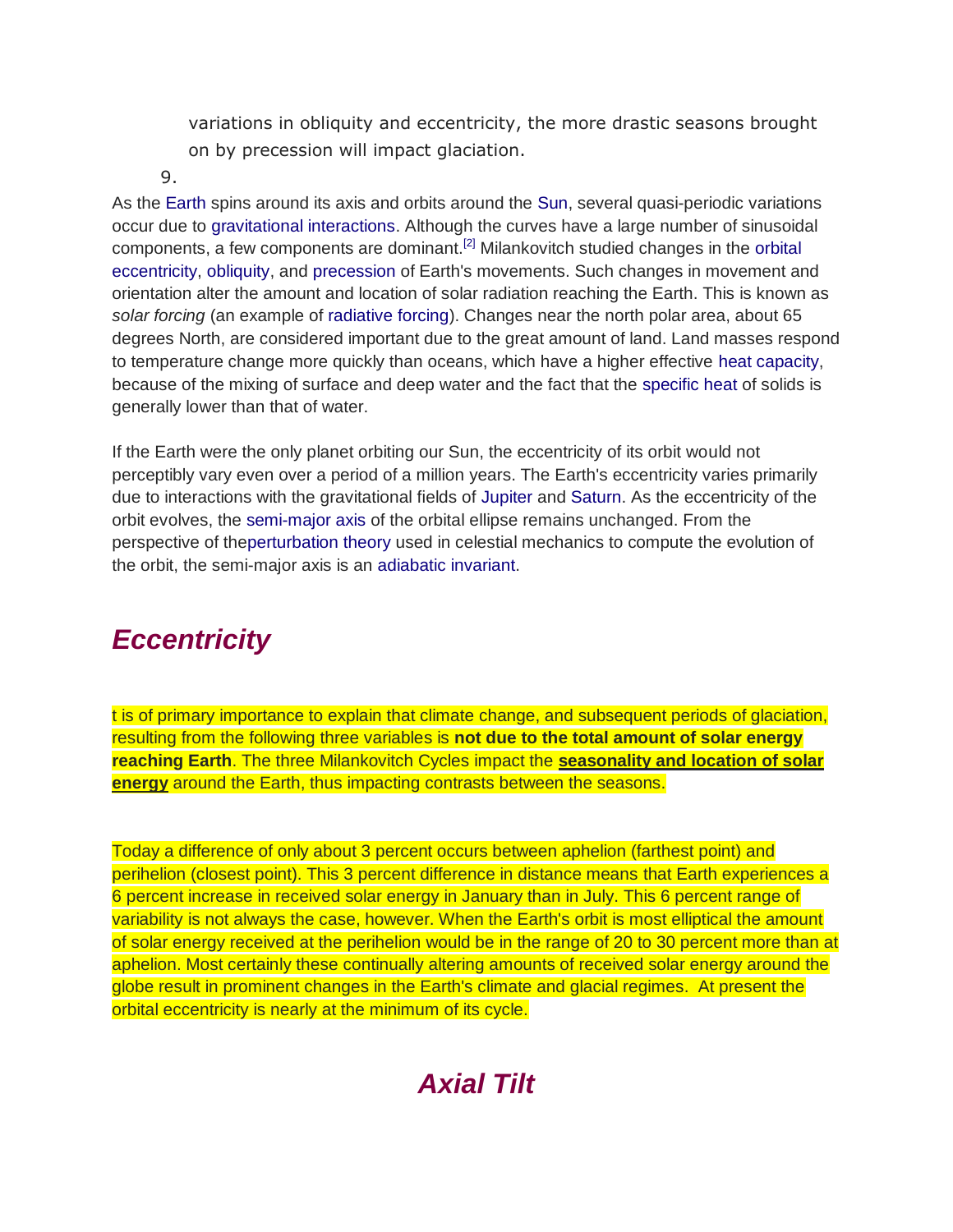Axial tilt, the second of the three Milankovitch Cycles, is the inclination of the Earth's axis in relation to its plane of orbit around the Sun. Oscillations in the degree of Earth's axial tilt occur on a periodicity of 41,000 years from 21.5 to 24.5 degrees.



### 41,000 YEARS

Today the Earth's axial tilt is about 23.5 degrees, which largely accounts for our seasons. Because of the periodic variations of this angle the severity of the Earth's seasons changes. With less axial tilt the Sun's solar radiation is more evenly distributed between winter and summer. However, less tilt also increases the difference in radiation receipts between the equatorial and polar regions.

### *Precession*

The third and final of the Milankovitch Cycles is Earth's precession. Precession is the Earth's slow wobble as it spins on axis. This wobbling of the Earth on its axis can be likened to a top running down, and beginning to wobble back and forth on its axis. The precession of Earth wobbles from pointing at Polaris (North Star) to pointing at the star Vega. When this shift to the axis pointing at Vega occurs, Vega would then be considered the North Star. This top-like wobble, or precession, has a periodicity of 23,000 years.

Due to this wobble a climatically significant alteration must take place. When the axis is tilted towards Vega the positions of the Northern Hemisphere winter and summer solstices will coincide with the aphelion and perihelion, respectively. This means that the Northern Hemisphere will experience winter when the Earth is furthest from the Sun and summer when the Earth is closest to the Sun. This coincidence will result in greater seasonal contrasts. At present, the Earth is at perihelion very close to the winter solstice. [http://www.indiana.edu/~geol105/images/gaia\\_chapter\\_4/milankovitch.htm](http://www.indiana.edu/~geol105/images/gaia_chapter_4/milankovitch.htm)